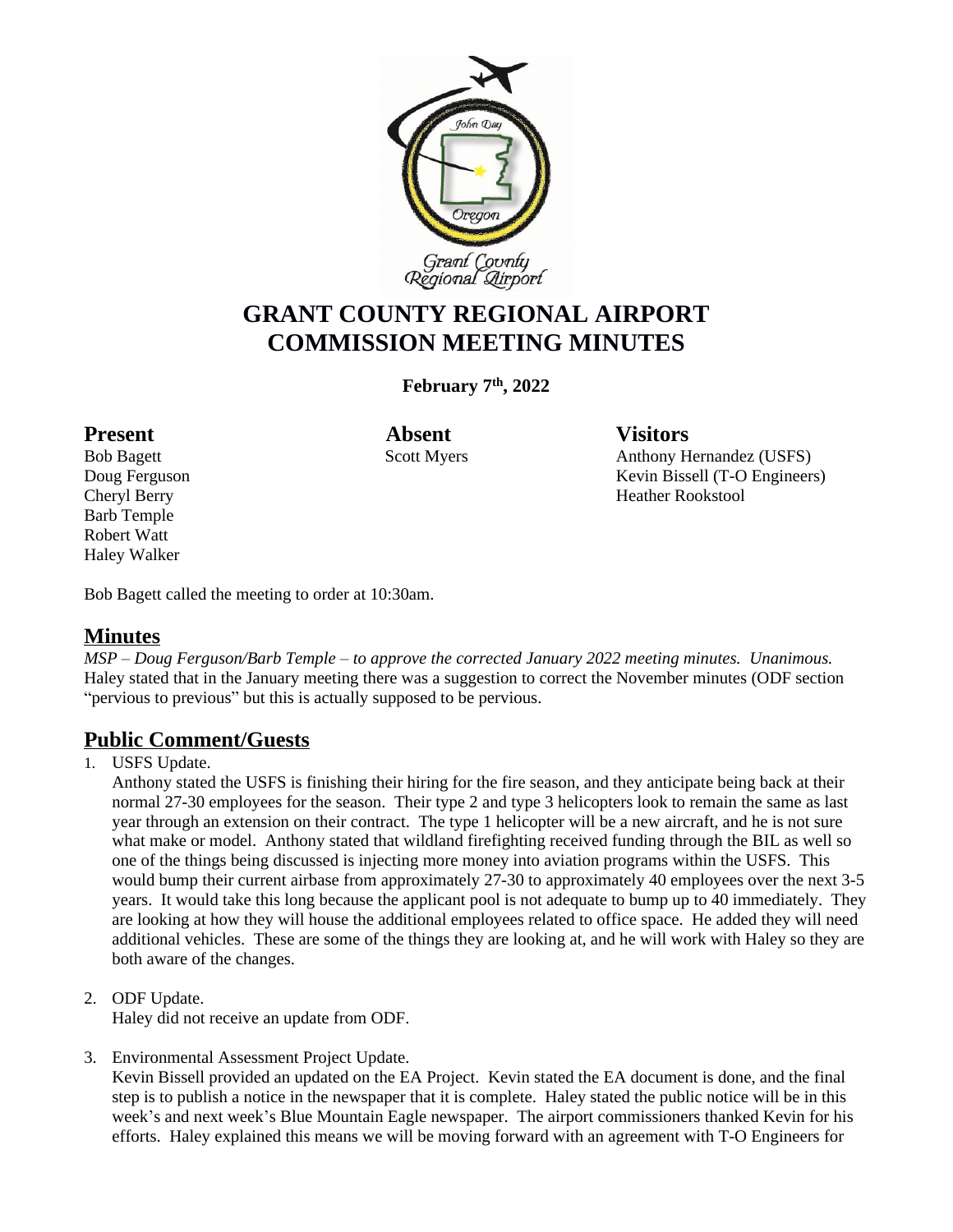the runway 17/35 widening design project. Kevin explained this will be a design for 2022 and bidding will take place early 2023 for construction in summer of 2023 pending the availability of a federal grant for construction.

Kevin provided a brief update on the BIL (Bipartisan Infrastructure Law) grant. Our airport is slated to receive \$110,000. There is still questions on what this can be spent on but he believes this can be used as part of a construction or improvement project but cannot be used as a local match for another federal grant. Kevin believes an update to our fuel island would not qualify. Haley asked about operational costs similar to previous CARES funding. Kevin doesn't believe these funds could be used for operational expenses because the BIL funds are for specific projects. Haley completed research on these funds and came to the same conclusion. Haley suggested snowplow equipment because this is FAA eligible funding. Kevin agreed that snow removal equipment is eligible and we definitely have a need for this. We currently don't have any snow removal equipment that is FAA funding so this would be an eligible project. Robert suggested expanding on our FOD, safety equipment. Robert asked if we need to get list of things. Haley stated we could include some of the items included in the master plan. Kevin agreed and stated he believes the FAA will look at projects identified in our master plan. Robert stated when we spec the snow removal equipment we need to look at less aggressive snow plow blades to ensure we don't tear up the new pavement on the runways.

Anthony arrived at 10:33am.

## **Financial activity report for January**

The January financials were reported prior to the meeting. Barb asked about the reserve fund and what the balance was. Haley stated we have a negative balance of \$3,033. She added we are waiting on reimbursement from our North/Corporate Apron Project final payment. Haley and Kevin spoke with Ian Bradshaw (FAA) a couple months ago, and Ian was going to try to get this taken care of by the end of the year. Haley added that Ian recently resigned from the FAA without completing this task. Haley reached out to the acting project manager regarding this. Haley also stated this reimbursement will be approximately \$40,000.

#### **Manager's Report**

- 1. Fuel sales volumes for November, December, January. Fuel sales volumes for January 2013- 2022. The fuel report was included in the meeting documents. We sold 1,077 gallons of 100LL and 621 gallons of Jet-A.
- 2. Fuel resale and replacement values.

Haley stated the fuel prices did not change during the month of January. 100LL and Jet-A fuel prices are currently \$5.54/gallon for 100LL and \$4.89/gallon for Jet-A. 100LL cost is \$4.99/gallon with a markup of \$0.55. Jet-A cost is \$3.42/gallon with a markup of \$1.47. Our current inventory is 5,815 gallons of 100LL and 6,067 gallons of Jet-A.

3. Classroom and office events/activities.

Items noted are not including the regular Airport Commission meetings, Air Search, and the USFS. For the month of January we had six scheduled events with four paying and two non-paying events. The two non-paying events were the CAT meeting and the NRAC meeting. For the month of February we have six total events with two paying and four non-paying. The non-paying events include GC Sheriff's Department, a CAT meeting, NRAC meeting, and Victim's Assistance which was just cancelled.

4. Airport Maintenance Update.

Haley stated we have been having issues with our technology since the ESD upgraded the airport computer hard drive. This resulted in issues with our Fuel Master and our inability to sell fuel unless we are physically onsite. Haley received replacement parts for our Fuel Master pedestal and is working with them to get the system up and running 24/7. Haley will send out communication and cancel NOTAMs when this is resolved.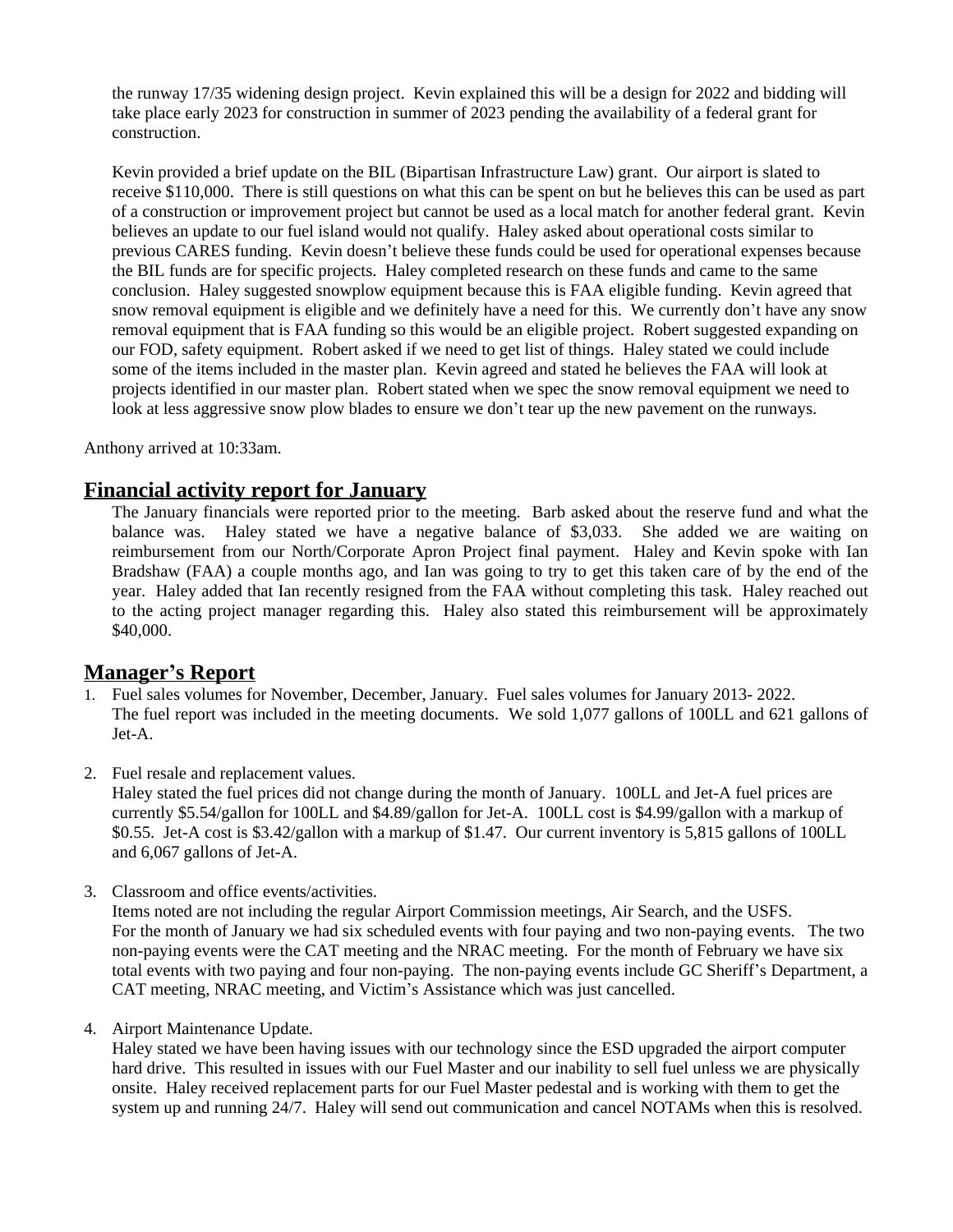Cheryl asked about the fence panels and a permanent fix instead of the plywood. Haley is working with Tyler as well as the suggestions provided in the previous meeting for a permanent fix because the plywood was successful in blocking snow and eliminating snow drifts on the terminal entry sidewalk so far this year.

## **Old Business**

Haley moved Broadband and the security system to long-term projects.

Barb asked about Eva Harris and payment for her property. Haley spoke with Eva and she is willing to discuss partial payment. She asked what the airport commission thought that would look like (once a year, how many years, and what the payment would look like). Eva was going to review her notes to make sure her notes reflected the same price and acreage Haley has (\$3,000/acre on the north end). Haley stated the north end in the RPZ is 9.3 acres. Barb stated we still face the issue of possibly not receiving reimbursement whether we make partial payment or not. Bob asked if this is an option and where we would get the money. Haley stated this is a great question and with the BIL funds she will see if this is a possible funding source.

## **New Business**

#### 1. Office 2B application.

Haley introduced Heather Rookstool on the phone. Haley stated we received an application for office 2B from a gentleman named Brian Beltz. Heather provided an overview on what activities would be taking place in office 2B. Heather explained the background and that Choices Recovery has disbanded and Brian is trying to open #Recovery. #Recovery looked at the old liquor store to get it up to code, and they are currently looking for office space to do peer counseling. This would just be peer 1:1 counseling session or people could come into the office to utilize wireless and zoom to meet with their office in Prineville or LaPine. Heather explained there would not be group sessions or pharmaceutical sessions. People could come in and complete paperwork to become a client with #Recovery. Once they become a client then they could utilize the services that are available them in Prineville and LaPine. Eventually #Recovery could get the old liquor store remodeled and open fully to offer all services to their clients. Barb asked about the statement in the application about group therapy. Heather stated this is not going to be multiple people sitting in a group. Rather they will zoom to the group sessions in LaPine or Prineville. Heather added that if there is a need, down the road, she spoke with Haley about renting the small conference room. Haley asked Anthony if the USFS had any hesitation about this office rental application. He did not have anything but will discuss with his supervisor. Barb asked if this will be daily use of the office. Heather stated it will be Monday – Friday 8:00am – 5:00pm. Robert stated he did not believe this would be an appropriate atmosphere for #Recovery due to us trying to operate the airport. Heather stated the clients would already be through treatment before coming to #Recovery. Haley stated this is more of a recovery program rather than first step rehabilitation. Heather concurred. Doug stated he is reluctant to encourage that atmosphere at the airport. Barb agreed and stated she doesn't believe this is compatible with what we are looking for as far as the type of rentals we are looking for. Heather stated this will be a business office setting for 1:1 peer counseling. Doug stated he doesn't believe we need this at our airport. Cheryl thinks this doesn't match the airport objectives, and Bob agrees. Bob asked Haley for her thoughts. Haley stated her objective is to have the office occupied to generate revenue but also to bring it to the attention of the airport commission to make the determination on compatibility with the airport along with the approval of the USFS. Robert stated our main focus is trying to promote general aviation. He doesn't feel this matches our drive to promote aviation in our facility, and he wishes there was more of a track record on how these things go. He thinks we can find other uses for our office space.

#### *MSP – Barb Temple/Doug Ferguson – to decline the offer for leasing office 2B to Brian Beltz for #Recovery. Unanimous.*

Haley thanked Heather for joining the meeting.

2. Hangar #14 ownership change.

Rob Lundbom officially submitted his paperwork to transfer ownership of hangar site #14 to Ronald Phillips.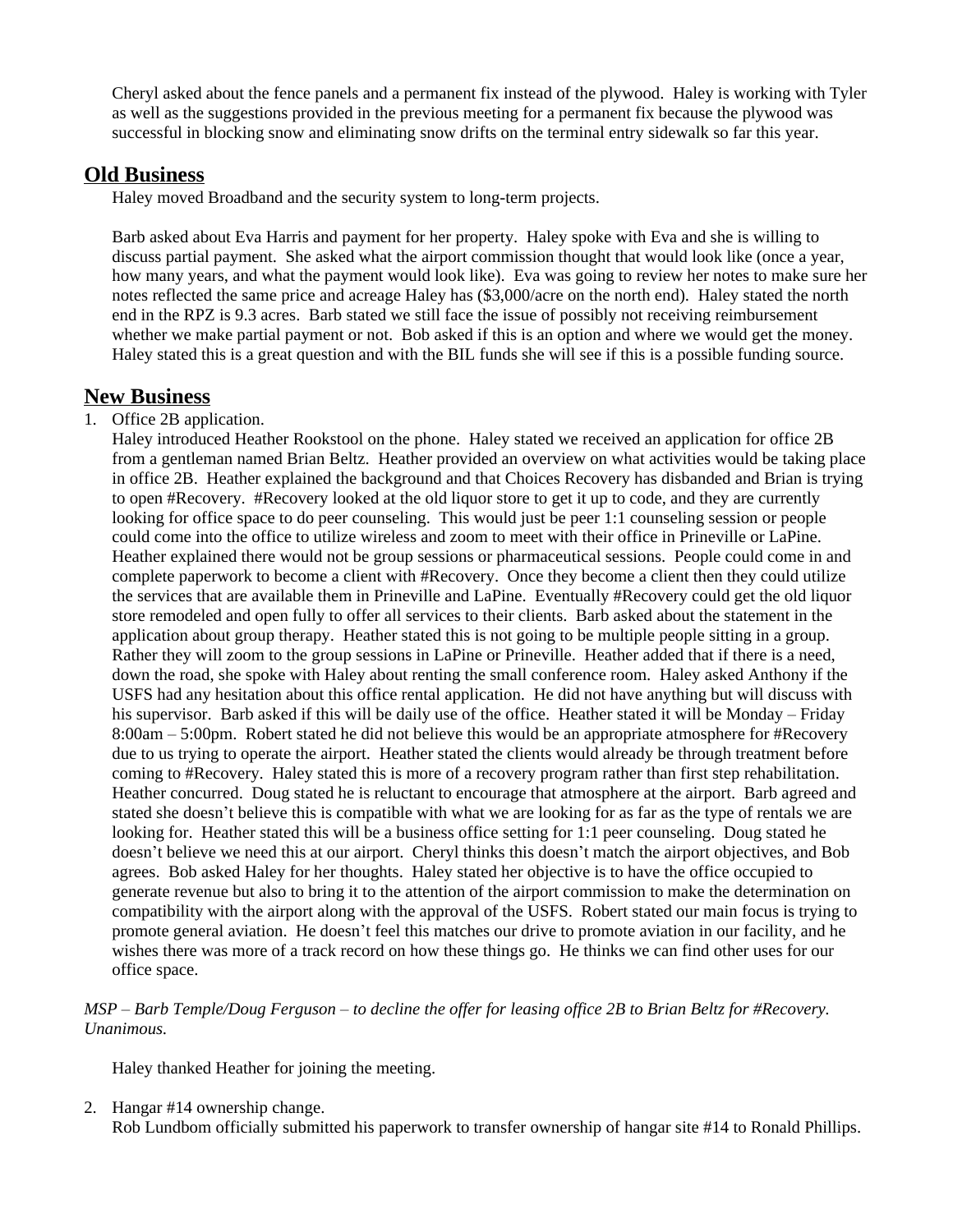They both completed the airport lease process paperwork. Haley stated Mr. Phillips is storing and restoring his 1936 airplane. He plans to have the airplane back in the air as well as his sport pilot finished about the end of summer 2022. Barb asked if Mr. Phillips is taking training, and Haley believes he is.

Haley will schedule hangar inspections on other hangars to check that hangars are being primarily used for aeronautical purposes.

Robert stated it is awesome to see someone building an airplane, and he is excited to see his plane fly. He believes this is a great addition and that is what we are here for. There was discussion about his airplane. Cheryl stated this could attract some of the other antique flyers to visit our airport. Barb stated she believes his intentions are good but has a concern about having hangars that do not have flyable aircraft in them.

#### *MSP – Robert Watt/Barb Temple – to accept the transfer of ownership of hangar #14 and wish Mr. Phillips the best. Unanimous.*

3. 2022 Oregon legislative session capital funding information submission.

Haley was informed that there was an opportunity to submit capital funding requests to Representative Owens prior to the current legislative session. Haley completed the capital funding request form and had Kevin Bissell review this and provide suggested edits for a strong request which included quotes for a fuel facility upgrade. Haley stated the objective is to try every avenue possible to get our fuel farm upgraded. She believes that due to the fuel supply shortage during the wildland fire suppression season she felt like this was a good opportunity. Haley received confirmation that this was accepted and it would be included in Representative Owens' funding requests. Haley stated there are no guarantees this will succeed and thanked Kevin Bissell for his help.

Barb asked if we are thinking about storage capacity for alternate fuels because this is coming. She added that more airplanes are getting STC's (Supplemental Type Certificate). She doesn't see this happening here immediately, but she believes this is coming. She also believes that if we are looking at fuel farm upgrades we need to have the capacity to offer this. Haley stated we have not had this conversation but believes it is a valid point as we move forward in our projects specifically related to fuel. Cheryl suggested providing Mogas. There was discussion related to purity and testing of our fuels.

4. 2022/2023 budget proposal.

Haley completed and submitted the airport's budget proposal to the County Treasurer's office on Friday afternoon. She was asked to include anything we think we might receive as well as anything we might spend. Haley included runway 17/35 widen design and construction, ODA COAR grant to match the design costs (received confirmation this morning we were approved for this COAR grant), Connect Oregon runway 17/35 widen construction match funds, and fuel farm upgrade costs and reimbursements. The airport reserve account total proposed budget is \$9.25 million. Haley has given the treasurer her word that we will not spend the money unless we have official word that we will receive the money. The airport fund account total proposed budget is \$921,000. Included are a snow plow and truck, UTV with bed and weed sprayer, LED changeover for terminal lighting, and security system key cards and cameras. Haley stated she is very hopeful we will make improvements over the next fiscal year. Kevin stated that when we do the runway 17/35 improvements this would be an opportunity to include upgrading the runway lights to LED lights. Haley will send this to airport commissioners once the budget is approved.

- 5. Haley's Corner.
	- Airport hours of operation. The airport began operating our non-peak hours of 8am-4pm Sunday Saturday. The airport terminal was closed January 1<sup>st</sup> in observance of New Year's Day, January 17<sup>th</sup> in observance of Martin Luther King Jr. Day, January 9<sup>th</sup> and 16<sup>th</sup> due to staffing issues. We are scheduled to be closed on February 21<sup>st</sup> in observance of President's Day.
	- Completed details list, ongoing projects/tasks see synopsis. Haley reviewed some items from the completed details list: #2 computer hard drive upgrade and working through issues, #3 North River